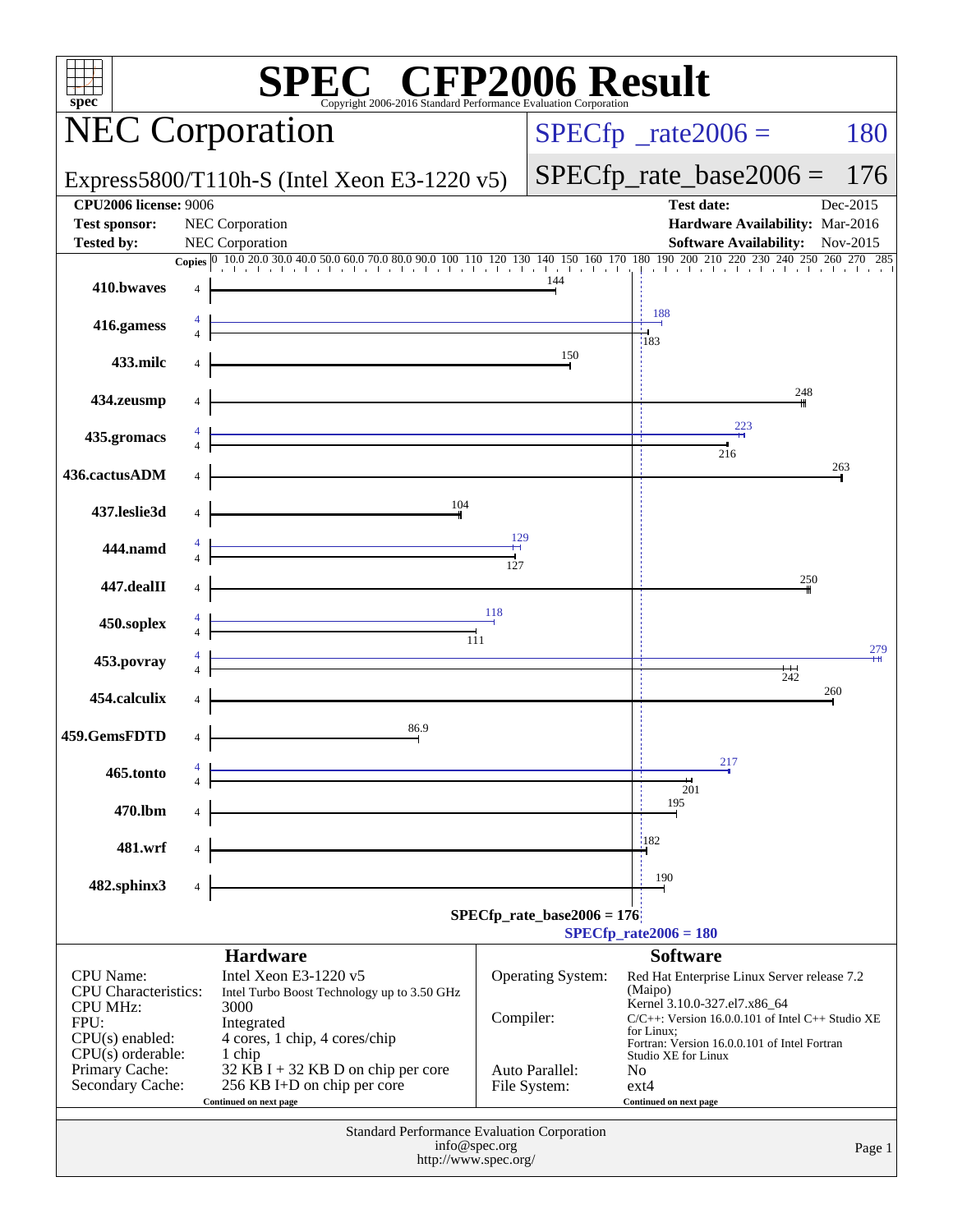

## NEC Corporation

#### $SPECTp\_rate2006 = 180$

#### Express5800/T110h-S (Intel Xeon E3-1220 v5)

## [SPECfp\\_rate\\_base2006 =](http://www.spec.org/auto/cpu2006/Docs/result-fields.html#SPECfpratebase2006) 176

**[CPU2006 license:](http://www.spec.org/auto/cpu2006/Docs/result-fields.html#CPU2006license)** 9006 **[Test date:](http://www.spec.org/auto/cpu2006/Docs/result-fields.html#Testdate)** Dec-2015 **[Test sponsor:](http://www.spec.org/auto/cpu2006/Docs/result-fields.html#Testsponsor)** NEC Corporation **[Hardware Availability:](http://www.spec.org/auto/cpu2006/Docs/result-fields.html#HardwareAvailability)** Mar-2016 **[Tested by:](http://www.spec.org/auto/cpu2006/Docs/result-fields.html#Testedby)** NEC Corporation **[Software Availability:](http://www.spec.org/auto/cpu2006/Docs/result-fields.html#SoftwareAvailability)** Nov-2015 [L3 Cache:](http://www.spec.org/auto/cpu2006/Docs/result-fields.html#L3Cache) 8 MB I+D on chip per chip [Other Cache:](http://www.spec.org/auto/cpu2006/Docs/result-fields.html#OtherCache) [Memory:](http://www.spec.org/auto/cpu2006/Docs/result-fields.html#Memory) 16 GB (2 x 8 GB 2Rx8 PC4-2133P-E) [Disk Subsystem:](http://www.spec.org/auto/cpu2006/Docs/result-fields.html#DiskSubsystem) 1 x 500 GB SATA, 7200 RPM [Other Hardware:](http://www.spec.org/auto/cpu2006/Docs/result-fields.html#OtherHardware) None [System State:](http://www.spec.org/auto/cpu2006/Docs/result-fields.html#SystemState) Run level 3 (multi-user)<br>Base Pointers: 32/64-bit [Base Pointers:](http://www.spec.org/auto/cpu2006/Docs/result-fields.html#BasePointers) [Peak Pointers:](http://www.spec.org/auto/cpu2006/Docs/result-fields.html#PeakPointers) 32/64-bit [Other Software:](http://www.spec.org/auto/cpu2006/Docs/result-fields.html#OtherSoftware) None

|                   |                |                                                                                                          |       |                |       | <b>Results Table</b> |              |                          |                |              |                |              |                |              |
|-------------------|----------------|----------------------------------------------------------------------------------------------------------|-------|----------------|-------|----------------------|--------------|--------------------------|----------------|--------------|----------------|--------------|----------------|--------------|
|                   |                |                                                                                                          |       | <b>Base</b>    |       |                      | <b>Peak</b>  |                          |                |              |                |              |                |              |
| <b>Benchmark</b>  | <b>Copies</b>  | <b>Seconds</b>                                                                                           | Ratio | <b>Seconds</b> | Ratio | <b>Seconds</b>       | <b>Ratio</b> | <b>Copies</b>            | <b>Seconds</b> | <b>Ratio</b> | <b>Seconds</b> | <b>Ratio</b> | <b>Seconds</b> | <b>Ratio</b> |
| 410.bwayes        | 4              | 377                                                                                                      | 144   | 377            | 144   | 377                  | 144          |                          | 377            | 144          | 377            | 144          | 377            | 144          |
| 416.gamess        | $\overline{4}$ | 428                                                                                                      | 183   | 429            | 183   | 428                  | 183          | $\Delta$                 | 416            | 188          | 416            | 188          | 416            | 188          |
| 433.milc          | 4              | 245                                                                                                      | 150   | 244            | 150   | 244                  | 150          | 4                        | 245            | 150          | 244            | 150          | 244            | 150          |
| 434.zeusmp        | 4              | 148                                                                                                      | 247   | 147            | 248   | 147                  | 248          |                          | 148            | 247          | 147            | 248          | 147            | 248          |
| 435.gromacs       | $\overline{4}$ | 132                                                                                                      | 216   | 132            | 216   | 132                  | 216          | $\Delta$                 | 129            | 221          | 128            | 223          | 128            | 223          |
| 436.cactusADM     | 4              | 181                                                                                                      | 263   | 182            | 263   | 181                  | 264          | $\overline{4}$           | 181            | 263          | 182            | 263          | 181            | 264          |
| 437.leslie3d      | 4              | 360                                                                                                      | 104   | 359            | 105   | 363                  | 104          | $\overline{\mathcal{A}}$ | 360            | 104          | 359            | 105          | 363            | 104          |
| 444.namd          | 4              | 252                                                                                                      | 127   | 252            | 127   | 252                  | 127          | Δ                        | 254            | 126          | 248            | <u>129</u>   | 248            | 129          |
| 447.dealII        | $\overline{4}$ | 183                                                                                                      | 250   | 184            | 249   | 183                  | 250          | $\overline{\mathcal{A}}$ | 183            | 250          | 184            | 249          | 183            | 250          |
| $450$ .soplex     | 4              | 301                                                                                                      | 111   | 300            | 111   | 301                  | 111          | 4                        | 281            | 119          | 282            | 118          | 282            | 118          |
| 453.povray        | 4              | 86.9                                                                                                     | 245   | 87.8           | 242   | 89.0                 | 239          | 4                        | 76.8           | 277          | 76.0           | 280          | 76.3           | 279          |
| 454.calculix      | $\overline{4}$ | 127                                                                                                      | 260   | 127            | 260   | 127                  | 260          | $\overline{\mathcal{A}}$ | 127            | 260          | 127            | 260          | 127            | 260          |
| 459.GemsFDTD      | 4              | 488                                                                                                      | 86.9  | 488            | 86.9  | 488                  | 87.0         | $\overline{4}$           | 488            | 86.9         | 488            | 86.9         | 488            | 87.0         |
| 465.tonto         | 4              | 196                                                                                                      | 201   | 196            | 201   | 198                  | 199          | $\overline{\mathcal{A}}$ | 181            | 217          | 182            | 216          | 182            | 217          |
| 470.1bm           | 4              | 283                                                                                                      | 195   | 283            | 195   | 283                  | 195          | $\Delta$                 | 283            | 195          | 283            | 195          | 283            | <u>195</u>   |
| 481.wrf           | 4              | 246                                                                                                      | 182   | 245            | 182   | 245                  | 182          |                          | 246            | 182          | 245            | 182          | 245            | 182          |
| $482$ .sphinx $3$ | 4              | 412                                                                                                      | 189   | 411            | 190   | 411                  | 190          | Δ                        | 412            | 189          | 411            | 190          | 411            | 190          |
|                   |                | Results appear in the order in which they were run. Bold underlined text indicates a median measurement. |       |                |       |                      |              |                          |                |              |                |              |                |              |

#### **[Submit Notes](http://www.spec.org/auto/cpu2006/Docs/result-fields.html#SubmitNotes)**

 The taskset mechanism was used to bind copies to processors. The config file option 'submit' was used to generate taskset commands to bind each copy to a specific processor. For details, please see the config file.

#### **[Operating System Notes](http://www.spec.org/auto/cpu2006/Docs/result-fields.html#OperatingSystemNotes)**

Stack size set to unlimited using "ulimit -s unlimited"

#### **[Platform Notes](http://www.spec.org/auto/cpu2006/Docs/result-fields.html#PlatformNotes)**

 BIOS Settings: Power Management Policy: Custom Energy Performance: Performance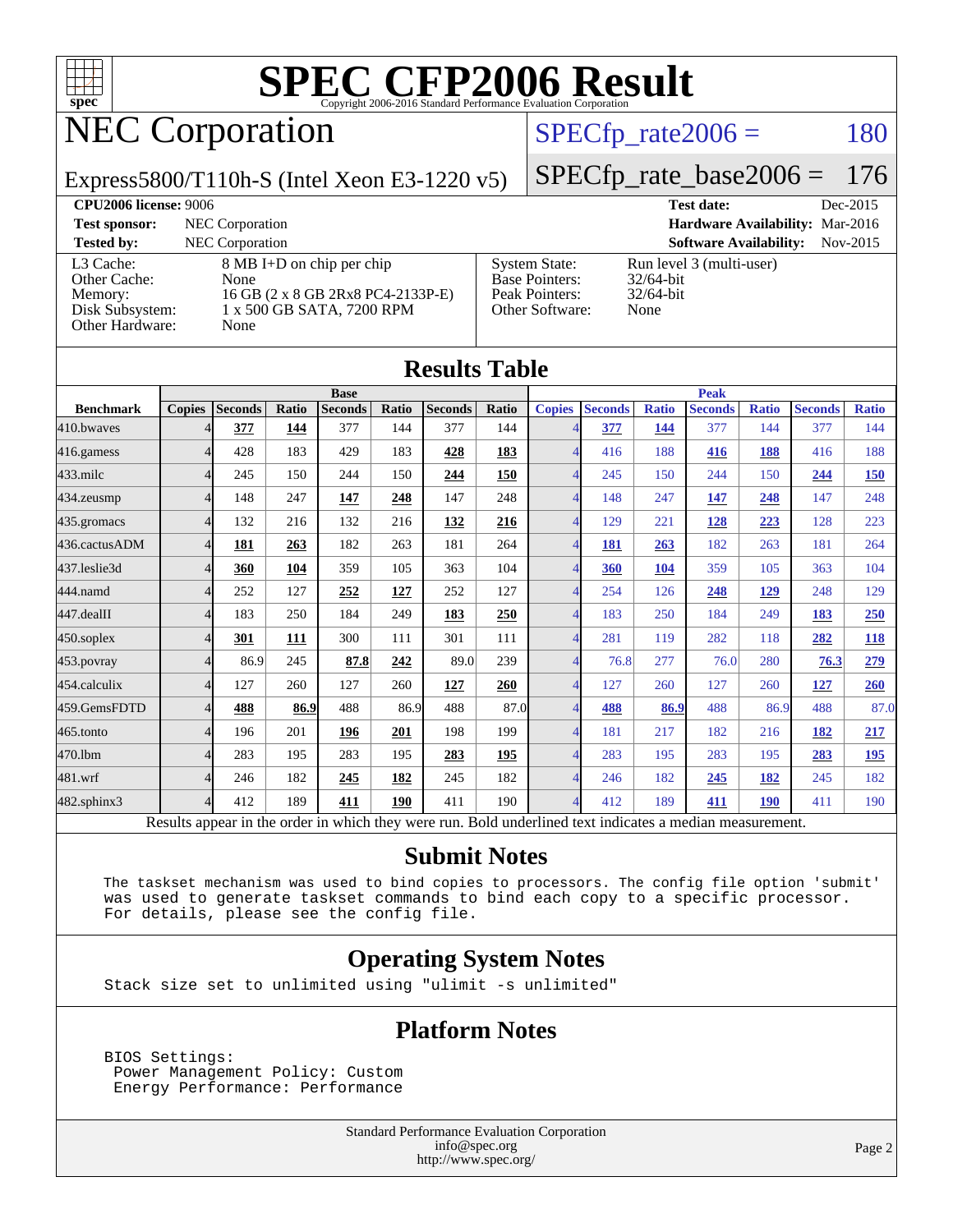

## NEC Corporation

 $SPECTp_rate2006 = 180$ 

Express5800/T110h-S (Intel Xeon E3-1220 v5)

**[Tested by:](http://www.spec.org/auto/cpu2006/Docs/result-fields.html#Testedby)** NEC Corporation **[Software Availability:](http://www.spec.org/auto/cpu2006/Docs/result-fields.html#SoftwareAvailability)** Nov-2015

**[CPU2006 license:](http://www.spec.org/auto/cpu2006/Docs/result-fields.html#CPU2006license)** 9006 **[Test date:](http://www.spec.org/auto/cpu2006/Docs/result-fields.html#Testdate)** Dec-2015 **[Test sponsor:](http://www.spec.org/auto/cpu2006/Docs/result-fields.html#Testsponsor)** NEC Corporation **[Hardware Availability:](http://www.spec.org/auto/cpu2006/Docs/result-fields.html#HardwareAvailability)** Mar-2016

[SPECfp\\_rate\\_base2006 =](http://www.spec.org/auto/cpu2006/Docs/result-fields.html#SPECfpratebase2006) 176

#### **[General Notes](http://www.spec.org/auto/cpu2006/Docs/result-fields.html#GeneralNotes)**

Environment variables set by runspec before the start of the run: LD LIBRARY PATH = "/home/cpu2006/libs/32:/home/cpu2006/libs/64:/home/cpu2006/sh"

 Binaries compiled on a system with 1x Intel Core i5-4670K CPU + 32GB memory using RedHat EL 7.1 Transparent Huge Pages enabled with: echo always > /sys/kernel/mm/transparent\_hugepage/enabled

### **[Base Compiler Invocation](http://www.spec.org/auto/cpu2006/Docs/result-fields.html#BaseCompilerInvocation)**

[C benchmarks](http://www.spec.org/auto/cpu2006/Docs/result-fields.html#Cbenchmarks): [icc -m64](http://www.spec.org/cpu2006/results/res2016q1/cpu2006-20160125-38927.flags.html#user_CCbase_intel_icc_64bit_0b7121f5ab7cfabee23d88897260401c)

[C++ benchmarks:](http://www.spec.org/auto/cpu2006/Docs/result-fields.html#CXXbenchmarks) [icpc -m64](http://www.spec.org/cpu2006/results/res2016q1/cpu2006-20160125-38927.flags.html#user_CXXbase_intel_icpc_64bit_bedb90c1146cab66620883ef4f41a67e)

[Fortran benchmarks](http://www.spec.org/auto/cpu2006/Docs/result-fields.html#Fortranbenchmarks): [ifort -m64](http://www.spec.org/cpu2006/results/res2016q1/cpu2006-20160125-38927.flags.html#user_FCbase_intel_ifort_64bit_ee9d0fb25645d0210d97eb0527dcc06e)

[Benchmarks using both Fortran and C](http://www.spec.org/auto/cpu2006/Docs/result-fields.html#BenchmarksusingbothFortranandC): [icc -m64](http://www.spec.org/cpu2006/results/res2016q1/cpu2006-20160125-38927.flags.html#user_CC_FCbase_intel_icc_64bit_0b7121f5ab7cfabee23d88897260401c) [ifort -m64](http://www.spec.org/cpu2006/results/res2016q1/cpu2006-20160125-38927.flags.html#user_CC_FCbase_intel_ifort_64bit_ee9d0fb25645d0210d97eb0527dcc06e)

### **[Base Portability Flags](http://www.spec.org/auto/cpu2006/Docs/result-fields.html#BasePortabilityFlags)**

| 410.bwaves: -DSPEC CPU LP64<br>416.gamess: -DSPEC_CPU_LP64 |                                                                |
|------------------------------------------------------------|----------------------------------------------------------------|
| 433.milc: -DSPEC CPU LP64                                  |                                                                |
| 434.zeusmp: -DSPEC_CPU_LP64                                |                                                                |
| 435.gromacs: -DSPEC_CPU_LP64 -nofor_main                   |                                                                |
| 436.cactusADM: -DSPEC CPU LP64 -nofor main                 |                                                                |
| 437.leslie3d: -DSPEC CPU LP64                              |                                                                |
| 444.namd: - DSPEC CPU LP64                                 |                                                                |
| 447.dealII: -DSPEC_CPU_LP64                                |                                                                |
| 450.soplex: -DSPEC_CPU_LP64                                |                                                                |
| 453.povray: -DSPEC_CPU_LP64                                |                                                                |
| 454.calculix: -DSPEC_CPU_LP64 -nofor_main                  |                                                                |
| 459. GemsFDTD: - DSPEC CPU LP64                            |                                                                |
| 465.tonto: - DSPEC CPU LP64                                |                                                                |
| 470.1bm: - DSPEC CPU LP64                                  |                                                                |
|                                                            | 481.wrf: -DSPEC CPU_LP64 -DSPEC_CPU_CASE_FLAG -DSPEC_CPU_LINUX |
| 482.sphinx3: -DSPEC_CPU_LP64                               |                                                                |
|                                                            |                                                                |

### **[Base Optimization Flags](http://www.spec.org/auto/cpu2006/Docs/result-fields.html#BaseOptimizationFlags)**

[C benchmarks](http://www.spec.org/auto/cpu2006/Docs/result-fields.html#Cbenchmarks):

[-xCORE-AVX2](http://www.spec.org/cpu2006/results/res2016q1/cpu2006-20160125-38927.flags.html#user_CCbase_f-xAVX2_5f5fc0cbe2c9f62c816d3e45806c70d7) [-ipo](http://www.spec.org/cpu2006/results/res2016q1/cpu2006-20160125-38927.flags.html#user_CCbase_f-ipo) [-O3](http://www.spec.org/cpu2006/results/res2016q1/cpu2006-20160125-38927.flags.html#user_CCbase_f-O3) [-no-prec-div](http://www.spec.org/cpu2006/results/res2016q1/cpu2006-20160125-38927.flags.html#user_CCbase_f-no-prec-div) [-opt-prefetch](http://www.spec.org/cpu2006/results/res2016q1/cpu2006-20160125-38927.flags.html#user_CCbase_f-opt-prefetch) [-auto-p32](http://www.spec.org/cpu2006/results/res2016q1/cpu2006-20160125-38927.flags.html#user_CCbase_f-auto-p32) [-ansi-alias](http://www.spec.org/cpu2006/results/res2016q1/cpu2006-20160125-38927.flags.html#user_CCbase_f-ansi-alias) [-opt-mem-layout-trans=3](http://www.spec.org/cpu2006/results/res2016q1/cpu2006-20160125-38927.flags.html#user_CCbase_f-opt-mem-layout-trans_a7b82ad4bd7abf52556d4961a2ae94d5) Continued on next page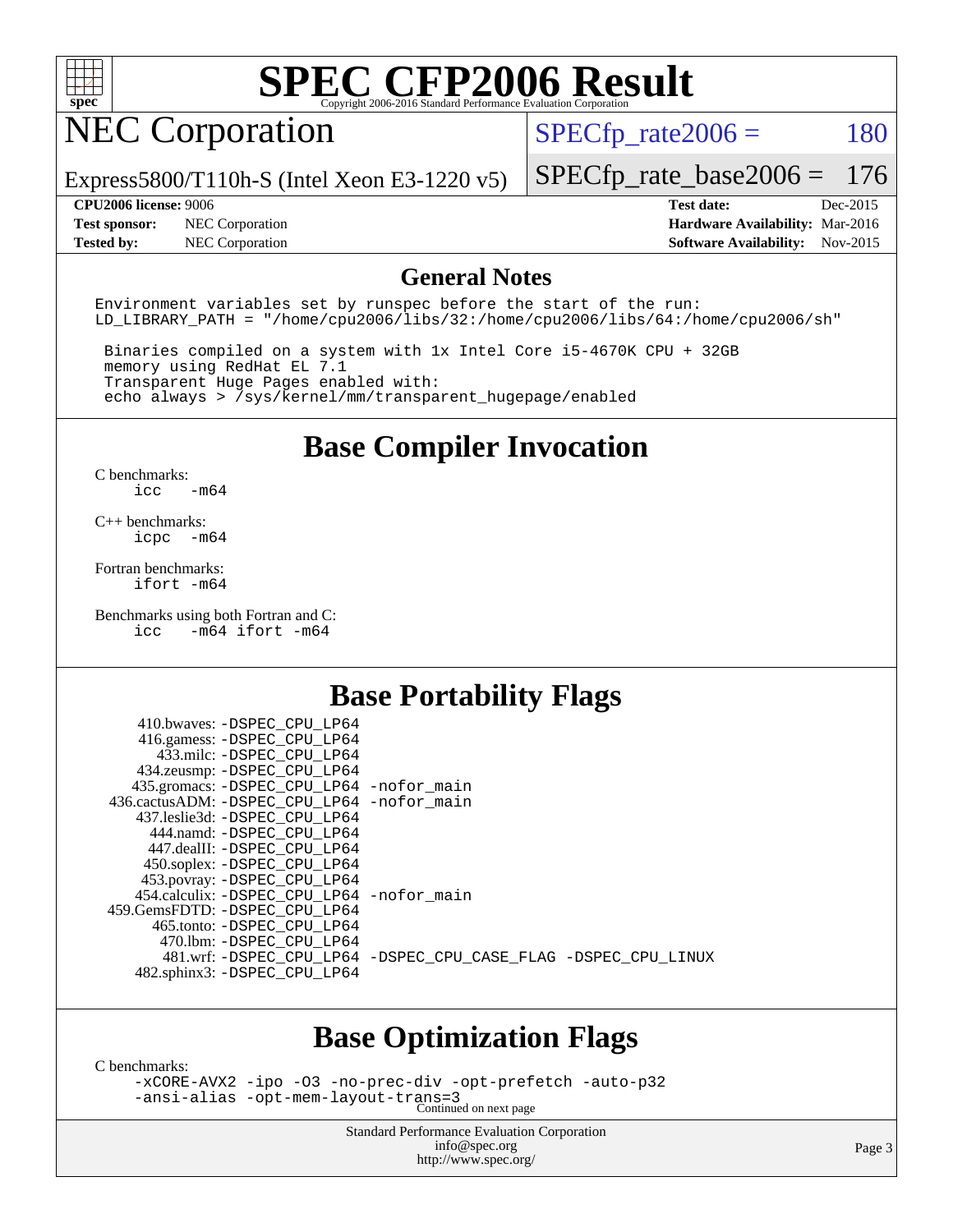

NEC Corporation

 $SPECTp_rate2006 = 180$ 

Express5800/T110h-S (Intel Xeon E3-1220 v5)

[SPECfp\\_rate\\_base2006 =](http://www.spec.org/auto/cpu2006/Docs/result-fields.html#SPECfpratebase2006) 176

**[Test sponsor:](http://www.spec.org/auto/cpu2006/Docs/result-fields.html#Testsponsor)** NEC Corporation **[Hardware Availability:](http://www.spec.org/auto/cpu2006/Docs/result-fields.html#HardwareAvailability)** Mar-2016

**[CPU2006 license:](http://www.spec.org/auto/cpu2006/Docs/result-fields.html#CPU2006license)** 9006 **[Test date:](http://www.spec.org/auto/cpu2006/Docs/result-fields.html#Testdate)** Dec-2015 **[Tested by:](http://www.spec.org/auto/cpu2006/Docs/result-fields.html#Testedby)** NEC Corporation **[Software Availability:](http://www.spec.org/auto/cpu2006/Docs/result-fields.html#SoftwareAvailability)** Nov-2015

## **[Base Optimization Flags \(Continued\)](http://www.spec.org/auto/cpu2006/Docs/result-fields.html#BaseOptimizationFlags)**

[C++ benchmarks:](http://www.spec.org/auto/cpu2006/Docs/result-fields.html#CXXbenchmarks)

[-xCORE-AVX2](http://www.spec.org/cpu2006/results/res2016q1/cpu2006-20160125-38927.flags.html#user_CXXbase_f-xAVX2_5f5fc0cbe2c9f62c816d3e45806c70d7) [-ipo](http://www.spec.org/cpu2006/results/res2016q1/cpu2006-20160125-38927.flags.html#user_CXXbase_f-ipo) [-O3](http://www.spec.org/cpu2006/results/res2016q1/cpu2006-20160125-38927.flags.html#user_CXXbase_f-O3) [-no-prec-div](http://www.spec.org/cpu2006/results/res2016q1/cpu2006-20160125-38927.flags.html#user_CXXbase_f-no-prec-div) [-opt-prefetch](http://www.spec.org/cpu2006/results/res2016q1/cpu2006-20160125-38927.flags.html#user_CXXbase_f-opt-prefetch) [-auto-p32](http://www.spec.org/cpu2006/results/res2016q1/cpu2006-20160125-38927.flags.html#user_CXXbase_f-auto-p32) [-ansi-alias](http://www.spec.org/cpu2006/results/res2016q1/cpu2006-20160125-38927.flags.html#user_CXXbase_f-ansi-alias) [-opt-mem-layout-trans=3](http://www.spec.org/cpu2006/results/res2016q1/cpu2006-20160125-38927.flags.html#user_CXXbase_f-opt-mem-layout-trans_a7b82ad4bd7abf52556d4961a2ae94d5)

[Fortran benchmarks](http://www.spec.org/auto/cpu2006/Docs/result-fields.html#Fortranbenchmarks):

[-xCORE-AVX2](http://www.spec.org/cpu2006/results/res2016q1/cpu2006-20160125-38927.flags.html#user_FCbase_f-xAVX2_5f5fc0cbe2c9f62c816d3e45806c70d7) [-ipo](http://www.spec.org/cpu2006/results/res2016q1/cpu2006-20160125-38927.flags.html#user_FCbase_f-ipo) [-O3](http://www.spec.org/cpu2006/results/res2016q1/cpu2006-20160125-38927.flags.html#user_FCbase_f-O3) [-no-prec-div](http://www.spec.org/cpu2006/results/res2016q1/cpu2006-20160125-38927.flags.html#user_FCbase_f-no-prec-div) [-opt-prefetch](http://www.spec.org/cpu2006/results/res2016q1/cpu2006-20160125-38927.flags.html#user_FCbase_f-opt-prefetch)

[Benchmarks using both Fortran and C](http://www.spec.org/auto/cpu2006/Docs/result-fields.html#BenchmarksusingbothFortranandC):

[-xCORE-AVX2](http://www.spec.org/cpu2006/results/res2016q1/cpu2006-20160125-38927.flags.html#user_CC_FCbase_f-xAVX2_5f5fc0cbe2c9f62c816d3e45806c70d7) [-ipo](http://www.spec.org/cpu2006/results/res2016q1/cpu2006-20160125-38927.flags.html#user_CC_FCbase_f-ipo) [-O3](http://www.spec.org/cpu2006/results/res2016q1/cpu2006-20160125-38927.flags.html#user_CC_FCbase_f-O3) [-no-prec-div](http://www.spec.org/cpu2006/results/res2016q1/cpu2006-20160125-38927.flags.html#user_CC_FCbase_f-no-prec-div) [-opt-prefetch](http://www.spec.org/cpu2006/results/res2016q1/cpu2006-20160125-38927.flags.html#user_CC_FCbase_f-opt-prefetch) [-auto-p32](http://www.spec.org/cpu2006/results/res2016q1/cpu2006-20160125-38927.flags.html#user_CC_FCbase_f-auto-p32) [-ansi-alias](http://www.spec.org/cpu2006/results/res2016q1/cpu2006-20160125-38927.flags.html#user_CC_FCbase_f-ansi-alias) [-opt-mem-layout-trans=3](http://www.spec.org/cpu2006/results/res2016q1/cpu2006-20160125-38927.flags.html#user_CC_FCbase_f-opt-mem-layout-trans_a7b82ad4bd7abf52556d4961a2ae94d5)

### **[Peak Compiler Invocation](http://www.spec.org/auto/cpu2006/Docs/result-fields.html#PeakCompilerInvocation)**

[C benchmarks](http://www.spec.org/auto/cpu2006/Docs/result-fields.html#Cbenchmarks):  $\text{icc}$  -m64

[C++ benchmarks \(except as noted below\):](http://www.spec.org/auto/cpu2006/Docs/result-fields.html#CXXbenchmarksexceptasnotedbelow) [icpc -m64](http://www.spec.org/cpu2006/results/res2016q1/cpu2006-20160125-38927.flags.html#user_CXXpeak_intel_icpc_64bit_bedb90c1146cab66620883ef4f41a67e)

450.soplex: [icpc -m32 -L/opt/intel/compilers\\_and\\_libraries\\_2016/linux/compiler/lib/ia32\\_lin](http://www.spec.org/cpu2006/results/res2016q1/cpu2006-20160125-38927.flags.html#user_peakCXXLD450_soplex_intel_icpc_b4f50a394bdb4597aa5879c16bc3f5c5)

[Fortran benchmarks](http://www.spec.org/auto/cpu2006/Docs/result-fields.html#Fortranbenchmarks): [ifort -m64](http://www.spec.org/cpu2006/results/res2016q1/cpu2006-20160125-38927.flags.html#user_FCpeak_intel_ifort_64bit_ee9d0fb25645d0210d97eb0527dcc06e)

[Benchmarks using both Fortran and C](http://www.spec.org/auto/cpu2006/Docs/result-fields.html#BenchmarksusingbothFortranandC):<br>icc -m64 ifort -m64  $-m64$  ifort  $-m64$ 

### **[Peak Portability Flags](http://www.spec.org/auto/cpu2006/Docs/result-fields.html#PeakPortabilityFlags)**

| 410.bwaves: -DSPEC CPU LP64                |
|--------------------------------------------|
| 416.gamess: -DSPEC_CPU_LP64                |
| 433.milc: -DSPEC CPU LP64                  |
| 434.zeusmp: -DSPEC_CPU_LP64                |
| 435.gromacs: -DSPEC_CPU_LP64 -nofor_main   |
| 436.cactusADM: -DSPEC_CPU_LP64 -nofor_main |
| 437.leslie3d: -DSPEC CPU LP64              |
| 444.namd: -DSPEC CPU LP64                  |
| 447.dealII: -DSPEC_CPU_LP64                |
| 450.soplex: -D_FILE_OFFSET_BITS=64         |
| 453.povray: -DSPEC_CPU_LP64                |
| 454.calculix: -DSPEC_CPU_LP64 -nofor_main  |
| 459.GemsFDTD: -DSPEC_CPU_LP64              |
| 465.tonto: - DSPEC CPU LP64                |

Continued on next page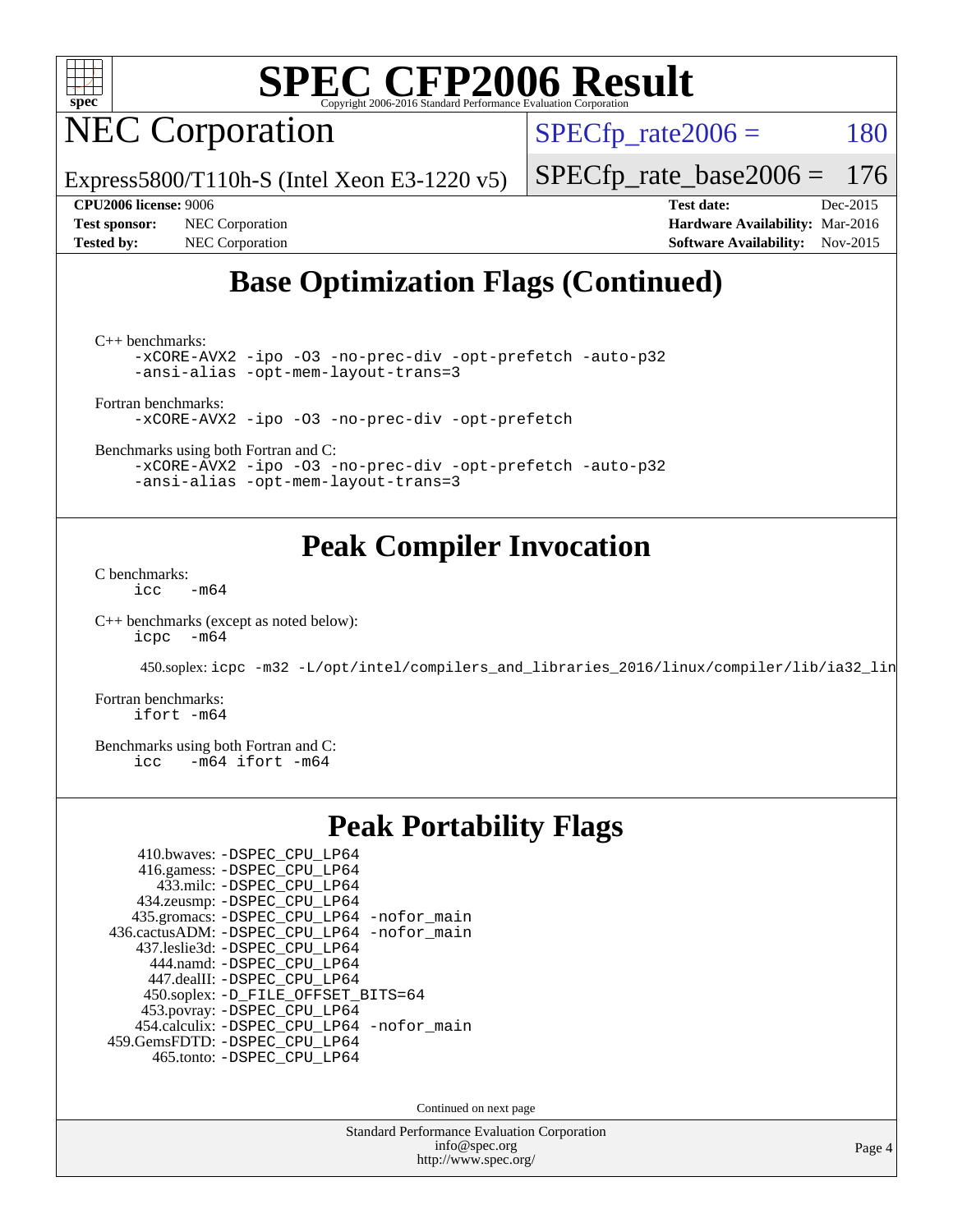

## **NEC Corporation**

 $SPECTp\_rate2006 = 180$ 

Express5800/T110h-S (Intel Xeon E3-1220 v5)

**[Tested by:](http://www.spec.org/auto/cpu2006/Docs/result-fields.html#Testedby)** NEC Corporation **[Software Availability:](http://www.spec.org/auto/cpu2006/Docs/result-fields.html#SoftwareAvailability)** Nov-2015

**[CPU2006 license:](http://www.spec.org/auto/cpu2006/Docs/result-fields.html#CPU2006license)** 9006 **[Test date:](http://www.spec.org/auto/cpu2006/Docs/result-fields.html#Testdate)** Dec-2015 **[Test sponsor:](http://www.spec.org/auto/cpu2006/Docs/result-fields.html#Testsponsor)** NEC Corporation **NEC Corporation [Hardware Availability:](http://www.spec.org/auto/cpu2006/Docs/result-fields.html#HardwareAvailability)** Mar-2016

[SPECfp\\_rate\\_base2006 =](http://www.spec.org/auto/cpu2006/Docs/result-fields.html#SPECfpratebase2006) 176

## **[Peak Portability Flags \(Continued\)](http://www.spec.org/auto/cpu2006/Docs/result-fields.html#PeakPortabilityFlags)**

470.lbm: [-DSPEC\\_CPU\\_LP64](http://www.spec.org/cpu2006/results/res2016q1/cpu2006-20160125-38927.flags.html#suite_peakPORTABILITY470_lbm_DSPEC_CPU_LP64)

 481.wrf: [-DSPEC\\_CPU\\_LP64](http://www.spec.org/cpu2006/results/res2016q1/cpu2006-20160125-38927.flags.html#suite_peakPORTABILITY481_wrf_DSPEC_CPU_LP64) [-DSPEC\\_CPU\\_CASE\\_FLAG](http://www.spec.org/cpu2006/results/res2016q1/cpu2006-20160125-38927.flags.html#b481.wrf_peakCPORTABILITY_DSPEC_CPU_CASE_FLAG) [-DSPEC\\_CPU\\_LINUX](http://www.spec.org/cpu2006/results/res2016q1/cpu2006-20160125-38927.flags.html#b481.wrf_peakCPORTABILITY_DSPEC_CPU_LINUX) 482.sphinx3: [-DSPEC\\_CPU\\_LP64](http://www.spec.org/cpu2006/results/res2016q1/cpu2006-20160125-38927.flags.html#suite_peakPORTABILITY482_sphinx3_DSPEC_CPU_LP64)

## **[Peak Optimization Flags](http://www.spec.org/auto/cpu2006/Docs/result-fields.html#PeakOptimizationFlags)**

[C benchmarks](http://www.spec.org/auto/cpu2006/Docs/result-fields.html#Cbenchmarks):

433.milc: basepeak = yes

 $470$ .lbm: basepeak = yes

482.sphinx3: basepeak = yes

#### [C++ benchmarks:](http://www.spec.org/auto/cpu2006/Docs/result-fields.html#CXXbenchmarks)

```
 444.namd: -xCORE-AVX2(pass 2) -prof-gen:threadsafe(pass 1)
        -ipo(pass 2) -O3(pass 2) -no-prec-div(pass 2)
        -par-num-threads=1(pass 1) -opt-mem-layout-trans=3(pass 2)
        -prof-use(pass 2) -fno-alias -auto-ilp32
```
447.dealII: basepeak = yes

```
 450.soplex: -xCORE-AVX2(pass 2) -prof-gen:threadsafe(pass 1)
         -ipo(pass 2) -O3(pass 2) -no-prec-div(pass 2)
         -par-num-threads=1(pass 1) -opt-mem-layout-trans=3(pass 2)
         -prof-use(pass 2) -opt-malloc-options=3
```

```
 453.povray: -xCORE-AVX2(pass 2) -prof-gen:threadsafe(pass 1)
        -no-prec-div(pass 2)-par-num-threads=1(pass 1) -opt-mem-layout-trans=3(pass 2)
        -prof-use(pass 2) -unroll4 -ansi-alias
```
[Fortran benchmarks](http://www.spec.org/auto/cpu2006/Docs/result-fields.html#Fortranbenchmarks):

```
410.bwaves: basepeak = yes 416.gamess: -xCORE-AVX2(pass 2) -prof-gen:threadsafe(pass 1)
              -i\text{po}(pass 2) -\overline{O}3(pass 2)-no-prec-div(pass 2)
              -par-num-threads=1(pass 1) -prof-use(pass 2) -unroll2
              -inline-level=0 -scalar-rep-
    434.zeusmp: basepeak = yes
    437.leslie3d: basepeak = yes
459.GemsFDTD: basepeak = yes
```
Continued on next page